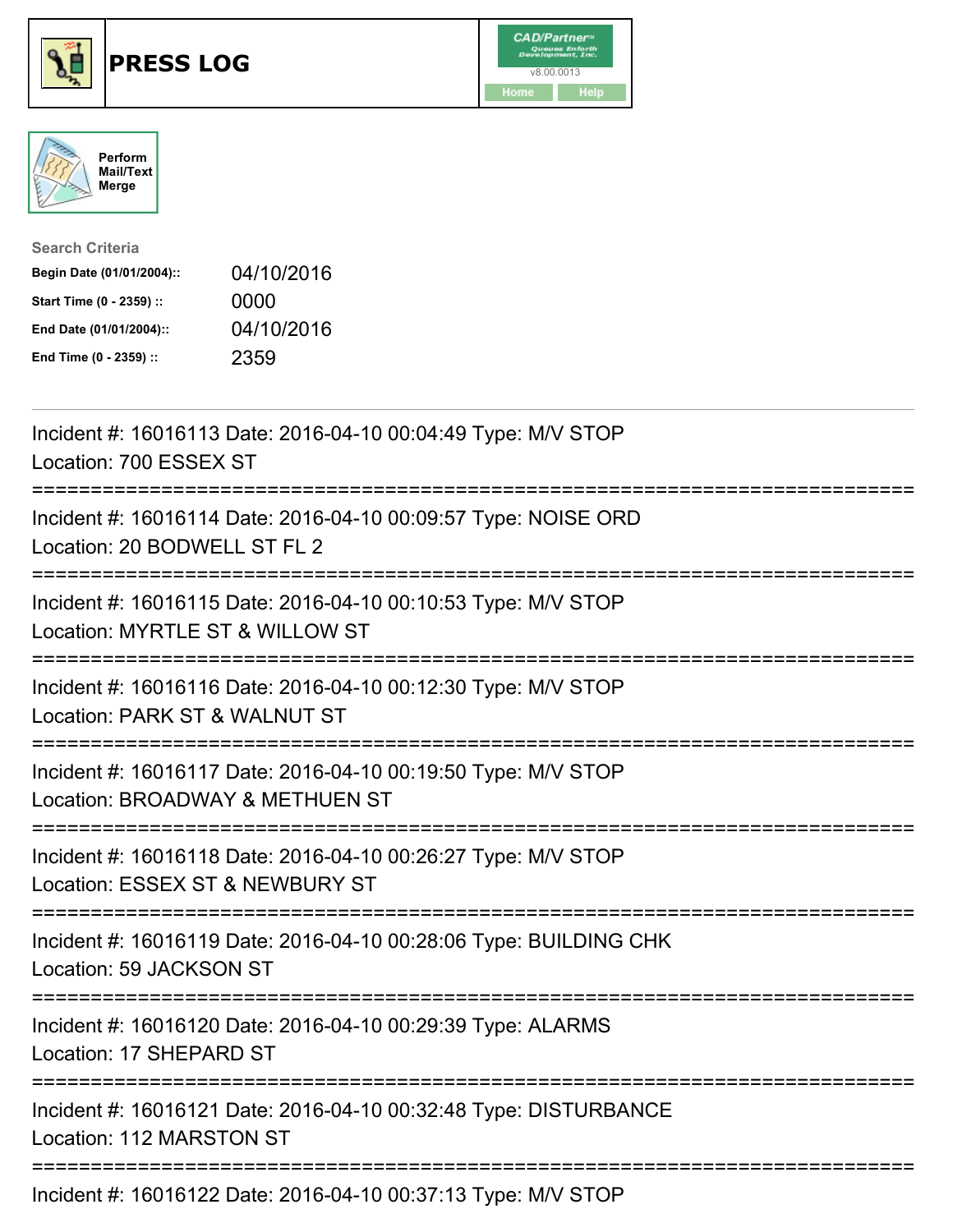| Location: METHUEN ST & MILL ST                                                                                                                    |
|---------------------------------------------------------------------------------------------------------------------------------------------------|
| Incident #: 16016123 Date: 2016-04-10 00:48:25 Type: M/V STOP<br>Location: CANAL ST & MILL ST                                                     |
| Incident #: 16016124 Date: 2016-04-10 00:50:50 Type: 911 HANG UP<br>Location: 66 MARGIN ST                                                        |
| Incident #: 16016125 Date: 2016-04-10 01:07:12 Type: M/V STOP<br>Location: GENERAL ST & UNION ST                                                  |
| Incident #: 16016127 Date: 2016-04-10 01:07:22 Type: DISTURBANCE<br>Location: 378 PARK ST                                                         |
| Incident #: 16016126 Date: 2016-04-10 01:07:39 Type: GENERAL SERV<br>Location: CLUBS / ESSEX ST & MILL ST<br>==================================== |
| Incident #: 16016128 Date: 2016-04-10 01:17:00 Type: NOISE ORD<br>Location: 26 OREGON AV<br>---------------------                                 |
| Incident #: 16016129 Date: 2016-04-10 01:17:53 Type: NOISE ORD<br>Location: 69 BERKELEY ST FL 1                                                   |
| Incident #: 16016130 Date: 2016-04-10 01:18:58 Type: NOISE ORD<br>Location: ARLINGTON ST & LAWRENCE ST<br>==================================      |
| Incident #: 16016131 Date: 2016-04-10 01:21:07 Type: M/V STOP<br>Location: HAVERHILL ST & WEST ST                                                 |
| Incident #: 16016132 Date: 2016-04-10 01:24:59 Type: M/V STOP<br>Location: CARVER ST & MERRIMACK ST                                               |
| Incident #: 16016133 Date: 2016-04-10 01:25:49 Type: MEDIC SUPPORT<br>Location: FALLS BRIDGE / null                                               |
| Incident #: 16016134 Date: 2016-04-10 01:29:29 Type: NOISE ORD<br>Location: 121 EASTON ST FL 3RD                                                  |
| Incident #: 16016135 Date: 2016-04-10 01:30:35 Type: GENERAL SERV<br>Location: 550 BROADWAY                                                       |
| Incident #: 16016136 Date: 2016-04-10 01:32:38 Type: DOMESTIC/PROG                                                                                |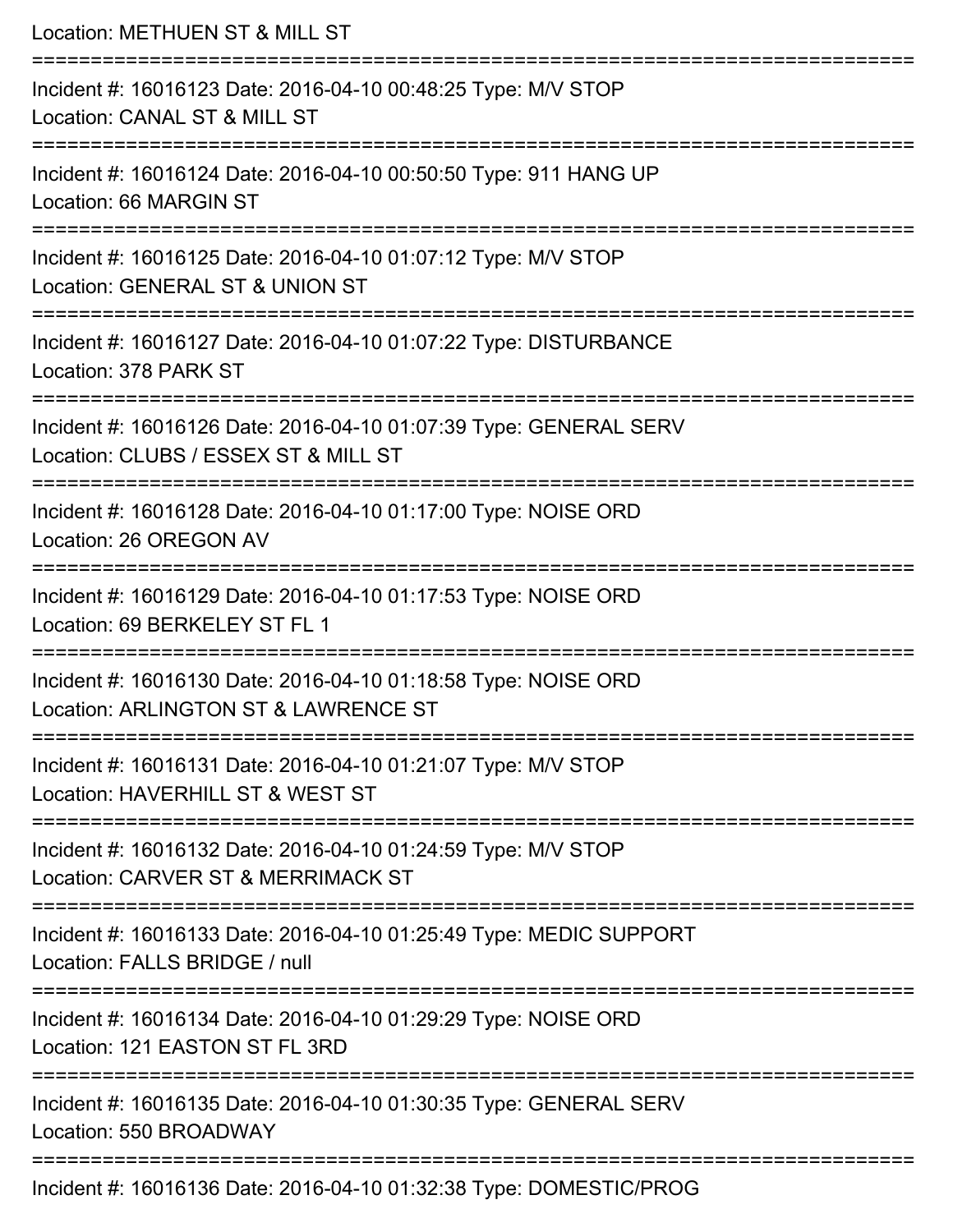| Incident #: 16016137 Date: 2016-04-10 01:46:03 Type: TOW/REC/STOL<br>Location: ALLEN ST & SUMMER ST             |
|-----------------------------------------------------------------------------------------------------------------|
| Incident #: 16016138 Date: 2016-04-10 01:47:47 Type: NOISE ORD<br>Location: 112 MARSTON ST #217                 |
| Incident #: 16016139 Date: 2016-04-10 01:51:38 Type: SHOTS FIRED<br>Location: CROSS ST & MANCHESTER ST          |
| Incident #: 16016140 Date: 2016-04-10 01:53:09 Type: NOISE ORD<br>Location: 473 ESSEX ST                        |
| Incident #: 16016141 Date: 2016-04-10 01:56:10 Type: NOISE ORD<br>Location: 75 PARK ST FL 2 REAR                |
| Incident #: 16016142 Date: 2016-04-10 01:58:01 Type: M/V STOP<br>Location: DISABLED M/V / CANAL ST & MARSTON ST |
| Incident #: 16016143 Date: 2016-04-10 01:59:03 Type: GENERAL SERV<br>Location: 21 E HAVERHILL ST                |
| Incident #: 16016144 Date: 2016-04-10 02:03:53 Type: M/V STOP<br>Location: HAVERHILL ST & JACKSON ST            |
| Incident #: 16016145 Date: 2016-04-10 02:17:25 Type: M/V STOP<br>Location: S UNION ST & WINTHROP AV             |
| Incident #: 16016146 Date: 2016-04-10 02:20:03 Type: M/V STOP<br>Location: BROADWAY & PARK ST                   |
| Incident #: 16016148 Date: 2016-04-10 02:24:25 Type: FIGHT<br>Location: 59 BROMFIELD ST                         |
| Incident #: 16016147 Date: 2016-04-10 02:24:47 Type: AUTO ACC/UNK PI<br>Location: LOWELL ST & RIVERSIDE DR      |
| Incident #: 16016149 Date: 2016-04-10 02:26:33 Type: BUILDING CHK<br>Location: SAM'S FOOD STORE / 389 BROADWAY  |
| ------------------------------<br>Incident #: 16016150 Date: 2016-04-10 02:27:28 Type: BUILDING CHK             |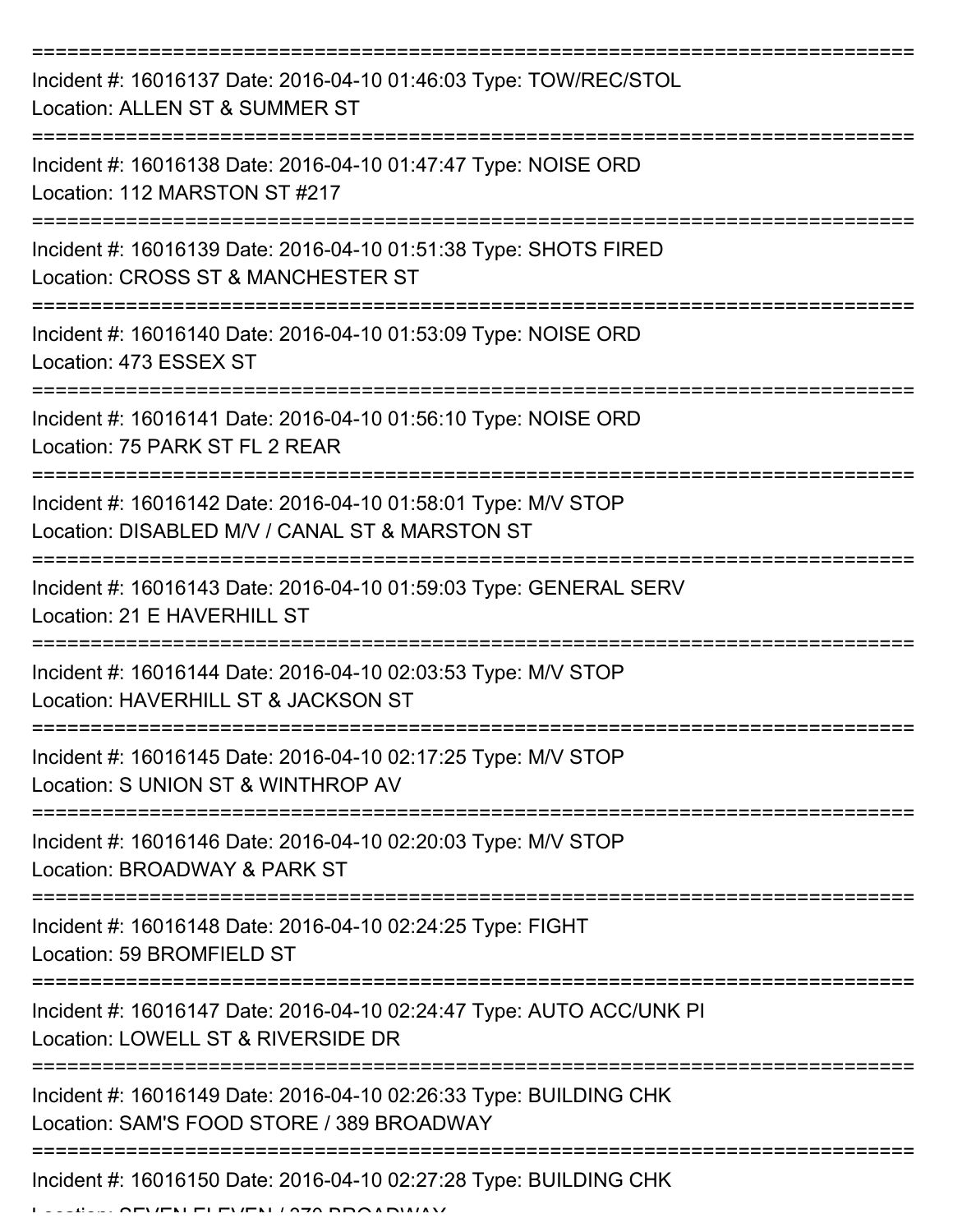| Incident #: 16016151 Date: 2016-04-10 02:35:20 Type: BUILDING CHK<br>Location: NOISE / 59 JACKSON ST                  |
|-----------------------------------------------------------------------------------------------------------------------|
| Incident #: 16016152 Date: 2016-04-10 02:38:01 Type: BUILDING CHK<br>Location: LA GRANDE MULTISERVICES / 44 MYRTLE ST |
| Incident #: 16016153 Date: 2016-04-10 02:39:03 Type: BUILDING CHK<br>Location: NOISE ORD / 59 JACKSON ST              |
| Incident #: 16016155 Date: 2016-04-10 02:40:32 Type: SUS PERS/MV<br>Location: EVERETT ST & SALEM ST                   |
| Incident #: 16016154 Date: 2016-04-10 02:43:37 Type: BUILDING CHK<br>Location: NEW BLACK LACE / 8 S BROADWAY          |
| Incident #: 16016156 Date: 2016-04-10 02:44:37 Type: BUILDING CHK<br>Location: FERNANDEZ BEAUTY / 402 BROADWAY        |
| Incident #: 16016158 Date: 2016-04-10 02:45:23 Type: NOISE ORD<br>Location: 44 MELVIN ST #APT5 FL BLD9                |
| Incident #: 16016157 Date: 2016-04-10 02:46:13 Type: BUILDING CHK<br>Location: SAM'S FOOD STORE / 389 BROADWAY        |
| Incident #: 16016160 Date: 2016-04-10 02:47:28 Type: CK WELL BEING<br>Location: 6 OAK ST                              |
| Incident #: 16016159 Date: 2016-04-10 02:48:25 Type: NOISE ORD<br>Location: 168 SPRUCE ST FL 1                        |
| Incident #: 16016161 Date: 2016-04-10 02:52:10 Type: M/V STOP<br>Location: 50 ISLAND ST                               |
| =====================<br>Incident #: 16016163 Date: 2016-04-10 02:54:57 Type: NOISE ORD<br>Location: 464 HIGH ST FL 1 |
| Incident #: 16016162 Date: 2016-04-10 02:55:38 Type: M/V STOP<br>Location: BROADWAY & WATER ST                        |
| Incident #: 16016164 Date: 2016-04-10 03:00:33 Type: NOISE ORD                                                        |

Location: 222 BAILEV ST EL 2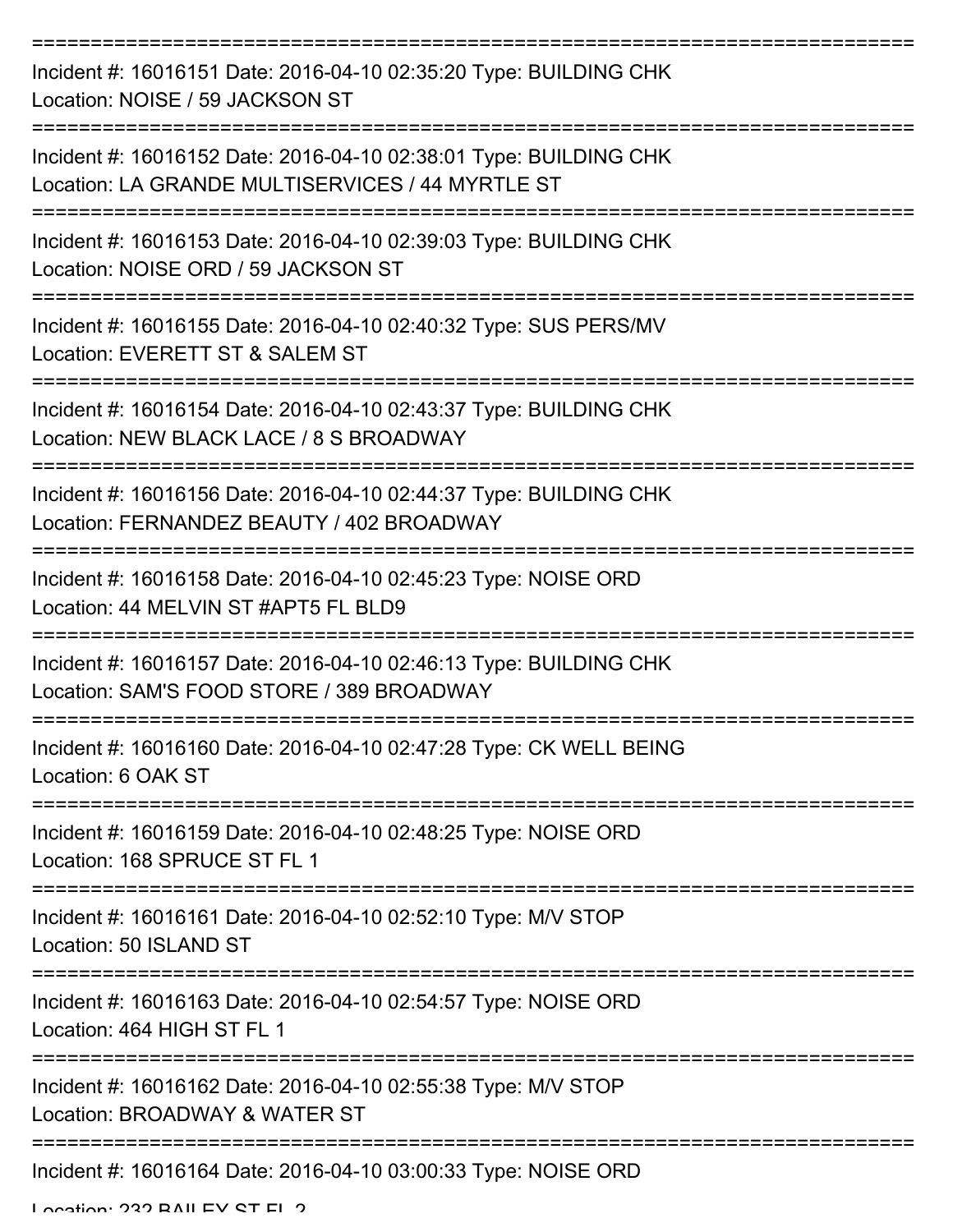| Incident #: 16016166 Date: 2016-04-10 03:07:13 Type: BUILDING CHK<br>Location: CAP / 7 BROADWAY                                |
|--------------------------------------------------------------------------------------------------------------------------------|
| Incident #: 16016165 Date: 2016-04-10 03:07:31 Type: BUILDING CHK<br>Location: NOISE ORD / 59 JACKSON ST                       |
| Incident #: 16016167 Date: 2016-04-10 03:11:07 Type: BUILDING CHK<br>Location: CVS PHARMACY / 266 BROADWAY                     |
| Incident #: 16016168 Date: 2016-04-10 03:12:49 Type: FIGHT<br>Location: 21 BOXFORD ST                                          |
| Incident #: 16016169 Date: 2016-04-10 03:18:55 Type: NOISE ORD<br>Location: 163 SALEM ST FL 3<br>---------                     |
| Incident #: 16016170 Date: 2016-04-10 03:23:57 Type: M/V STOP<br>Location: BROADWAY & CEDAR ST<br>============================ |
| Incident #: 16016171 Date: 2016-04-10 03:33:28 Type: BUILDING CHK<br>Location: 125 ESSEX ST                                    |
| Incident #: 16016172 Date: 2016-04-10 03:42:03 Type: BUILDING CHK<br>Location: COMMUNITY DENTIST DR. LEWIS / 420 ESSEX ST      |
| Incident #: 16016173 Date: 2016-04-10 03:55:37 Type: BUILDING CHK<br>Location: 479 ESSEX ST LLC / 473 ESSEX ST                 |
| Incident #: 16016174 Date: 2016-04-10 03:58:42 Type: M/V STOP<br>Location: MYRTLE ST & WILLOW ST                               |
| Incident #: 16016175 Date: 2016-04-10 04:00:41 Type: M/V STOP<br>Location: DUNKIN DONUTS / 342 BROADWAY                        |
| Incident #: 16016176 Date: 2016-04-10 04:02:35 Type: M/V STOP<br>Location: BROADWAY & CROSS ST                                 |
| Incident #: 16016177 Date: 2016-04-10 04:13:17 Type: BUILDING CHK<br>Location: 3 DOGS DINER / 13 S BROADWAY                    |
| Incident #: 16016178 Date: 2016-04-10 04:19:10 Type: NOISE ORD                                                                 |

Location: 3 BERKELEY ST #1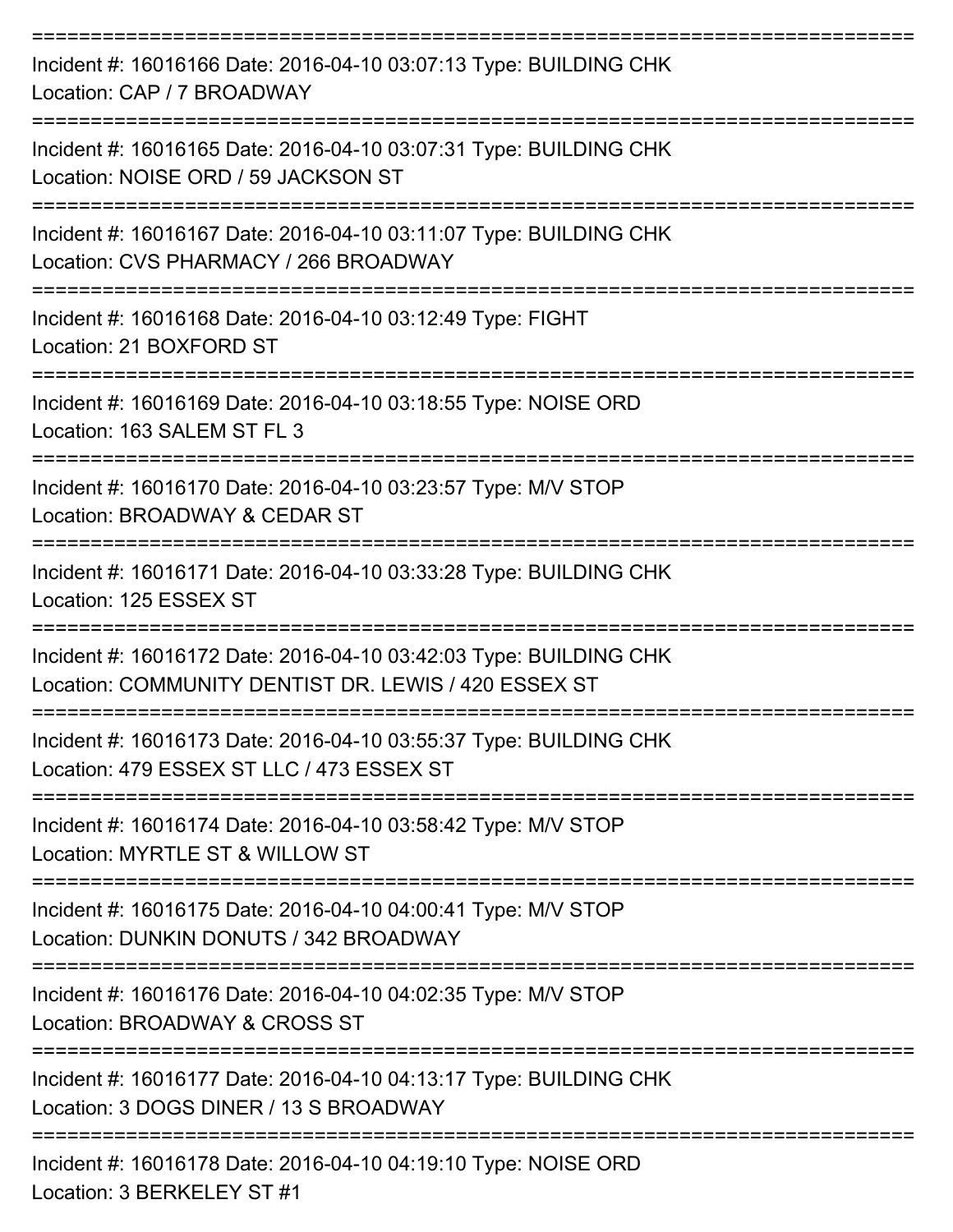| Incident #: 16016179 Date: 2016-04-10 04:20:28 Type: SUS PERS/MV<br>Location: 657 ESSEX ST #APT4 FL BLD7                                                |
|---------------------------------------------------------------------------------------------------------------------------------------------------------|
| ===========================<br>Incident #: 16016180 Date: 2016-04-10 04:28:31 Type: BUILDING CHK<br>Location: SANTO DOMINGO SHIPPING / 660 ESSEX ST     |
| Incident #: 16016181 Date: 2016-04-10 04:28:53 Type: MEDIC SUPPORT<br>Location: 28 SUMMER ST #1                                                         |
| Incident #: 16016182 Date: 2016-04-10 04:32:23 Type: BUILDING CHK<br>Location: WALGREENS / 220 S BROADWAY                                               |
| Incident #: 16016183 Date: 2016-04-10 04:34:49 Type: BUILDING CHK<br>Location: ACE UPHOLSTERY, INC. / 164 S UNION ST<br>.------------------------------ |
| Incident #: 16016184 Date: 2016-04-10 04:35:30 Type: BUILDING CHK<br>Location: DON PEDRO / 76 S BROADWAY                                                |
| Incident #: 16016185 Date: 2016-04-10 04:49:10 Type: BUILDING CHK<br>Location: NOISE ORD / 59 JACKSON ST                                                |
| Incident #: 16016186 Date: 2016-04-10 04:52:18 Type: BUILDING CHK<br>Location: 7 GENIES CAR CARE / 299 BROADWAY                                         |
| Incident #: 16016187 Date: 2016-04-10 04:58:47 Type: M/V STOP<br>Location: HAMPSHIRE ST & LOWELL ST                                                     |
| Incident #: 16016188 Date: 2016-04-10 05:57:46 Type: ALARM/BURG<br>Location: 5 STAR BARBERSHOP / 656 HAVERHILL ST                                       |
| Incident #: 16016189 Date: 2016-04-10 06:50:40 Type: MAL DAMAGE<br>Location: 2 MONROE ST                                                                |
| Incident #: 16016190 Date: 2016-04-10 07:00:58 Type: PARK & WALK<br>Location: BROADWAY                                                                  |
| Incident #: 16016191 Date: 2016-04-10 08:05:20 Type: DISORDERLY<br>Location: LAWRENCE LAUNDRY CENTER / 298 LAWRENCE ST                                  |
| Incident #: 16016192 Date: 2016-04-10 08:26:23 Type: ALARM/BURG<br>Location: WEATHERBEE SCHOOL / 75 NEWTON ST                                           |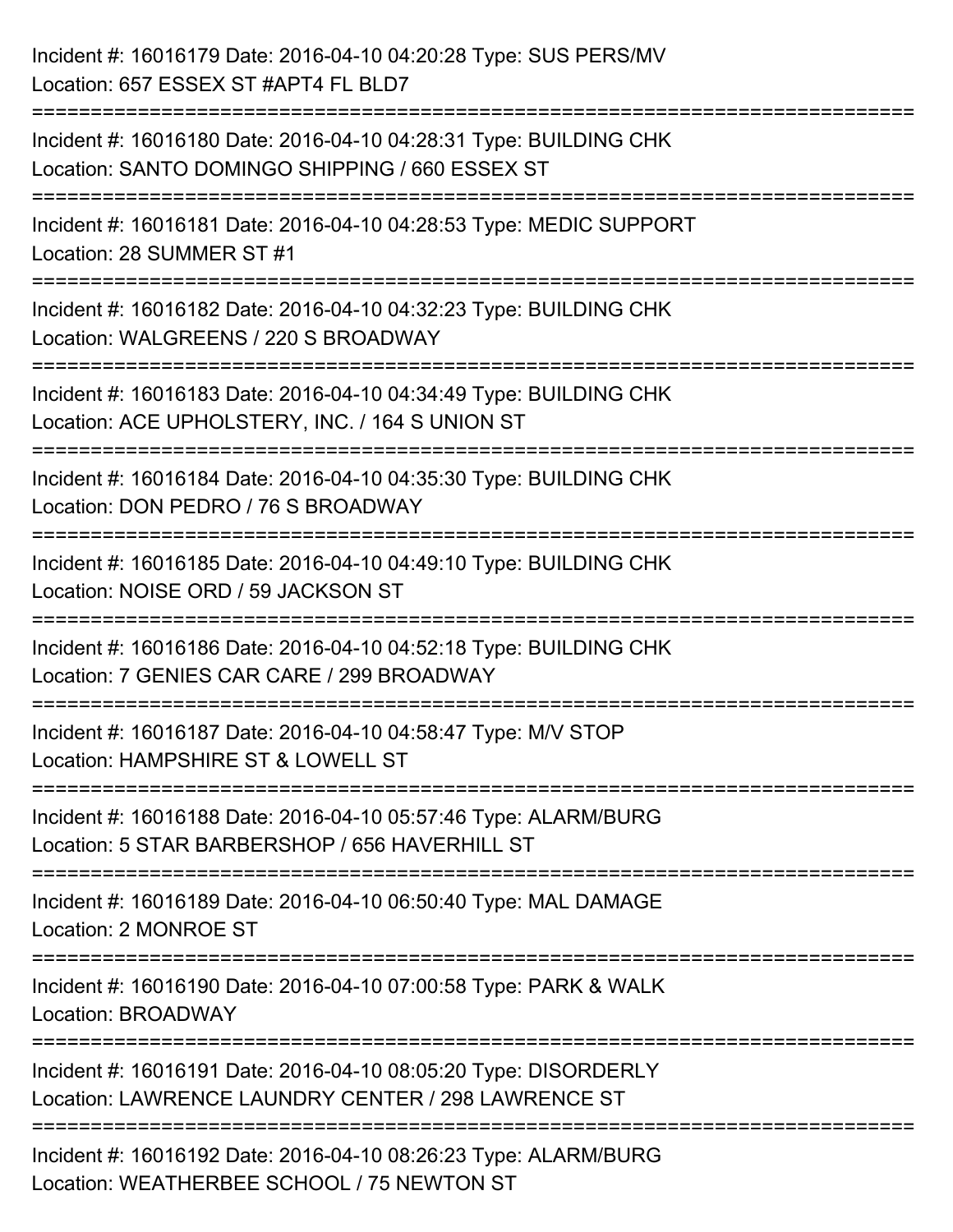| Incident #: 16016193 Date: 2016-04-10 08:43:28 Type: M/V STOP<br>Location: 56 LEXINGTON ST                                         |
|------------------------------------------------------------------------------------------------------------------------------------|
| Incident #: 16016194 Date: 2016-04-10 09:31:14 Type: PARK & WALK<br>Location: 205 BROADWAY                                         |
| Incident #: 16016195 Date: 2016-04-10 09:36:10 Type: HIT & RUN M/V<br>Location: 504 HAMPSHIRE ST                                   |
| Incident #: 16016196 Date: 2016-04-10 09:39:29 Type: M/V STOP<br>Location: AMESBURY ST & COMMON ST                                 |
| Incident #: 16016197 Date: 2016-04-10 10:04:55 Type: M/V STOP<br>Location: SOUTH ST                                                |
| Incident #: 16016198 Date: 2016-04-10 10:13:25 Type: M/V STOP<br>Location: 263 S BROADWAY                                          |
| Incident #: 16016199 Date: 2016-04-10 10:18:25 Type: MAL DAMAGE<br>Location: 108 WALNUT STREET<br>============                     |
| Incident #: 16016200 Date: 2016-04-10 10:23:13 Type: ANIMAL COMPL<br>Location: 362 ANDOVER ST                                      |
| Incident #: 16016201 Date: 2016-04-10 10:30:51 Type: ALARM/BURG<br>Location: HEALTH AND HUMAN SERVICES OFF / 280 MERRIMACK ST      |
| Incident #: 16016204 Date: 2016-04-10 10:51:31 Type: MAL DAMAGE<br>Location: 126 FARNHAM ST FL 1<br>------------------------------ |
| Incident #: 16016202 Date: 2016-04-10 10:52:41 Type: PARK & WALK<br>Location: BRADFORD ST & BROADWAY                               |
| Incident #: 16016203 Date: 2016-04-10 10:53:12 Type: M/V STOP<br>Location: MARKET ST & OSGOOD ST                                   |
| Incident #: 16016205 Date: 2016-04-10 10:54:55 Type: DOMESTIC/PROG<br>Location: 206 ESSEX ST #C                                    |
| Incident #: 16016206 Date: 2016-04-10 10:56:47 Type: M/V STOP<br>Location: LOWELL ST & WARREN ST                                   |

===========================================================================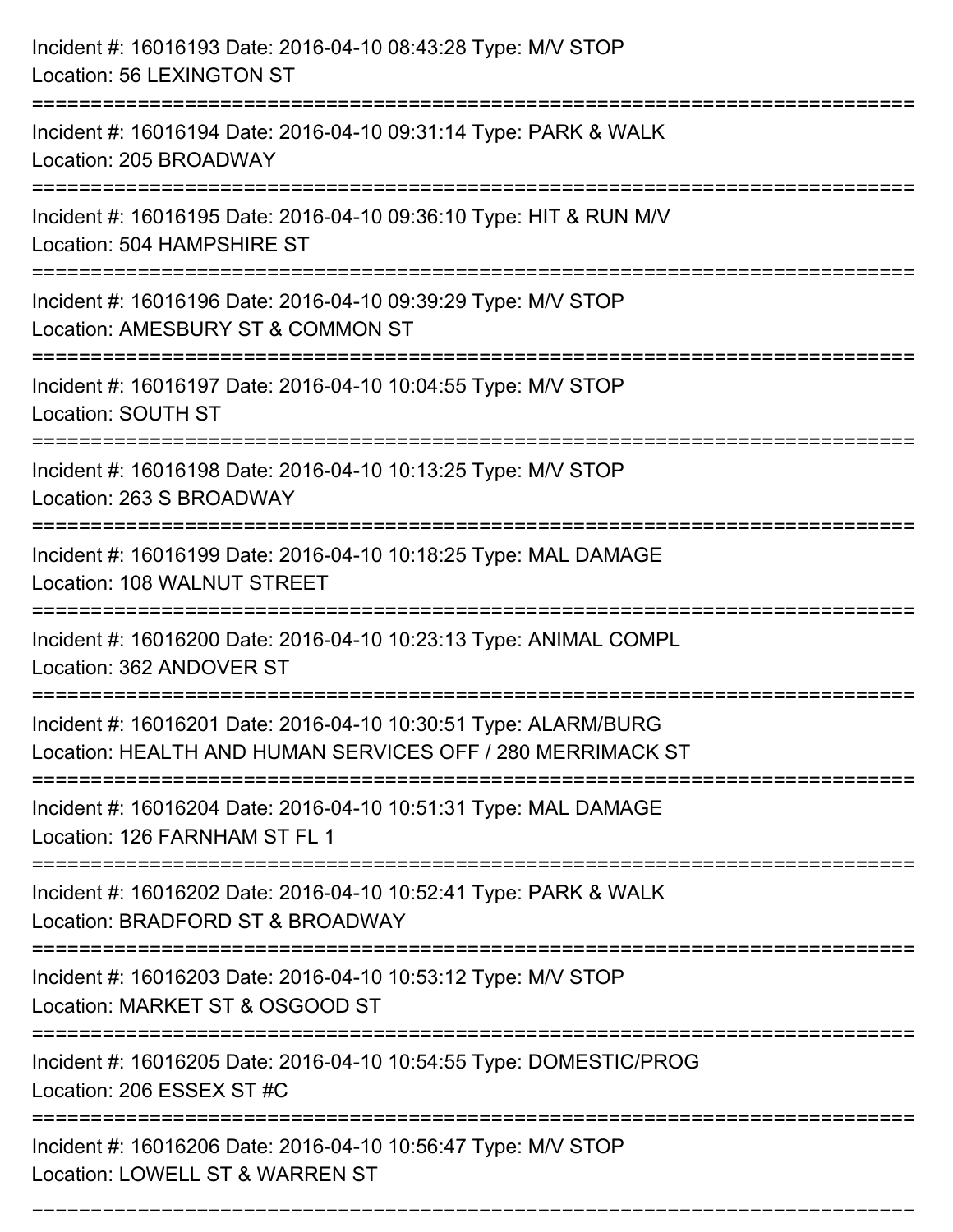| Incident #: 16016207 Date: 2016-04-10 11:21:42 Type: M/V STOP<br>Location: 4 STEVENS AV                                                    |
|--------------------------------------------------------------------------------------------------------------------------------------------|
| Incident #: 16016208 Date: 2016-04-10 11:27:20 Type: M/V STOP<br>Location: BROADWAY & MANCHESTER ST                                        |
| Incident #: 16016209 Date: 2016-04-10 11:27:46 Type: DISTURBANCE<br>Location: AMHERST ST & ANDOVER ST<br>:================================ |
| Incident #: 16016210 Date: 2016-04-10 11:38:51 Type: PARK & WALK<br>Location: BRADFORD ST & BROADWAY                                       |
| Incident #: 16016211 Date: 2016-04-10 11:43:17 Type: M/V STOP<br>Location: MELVIN ST & OXFORD ST                                           |
| Incident #: 16016213 Date: 2016-04-10 11:47:11 Type: KEEP PEACE<br>Location: 71 BOXFORD ST FL 3                                            |
| Incident #: 16016212 Date: 2016-04-10 11:48:08 Type: M/V STOP<br>Location: BLAKELIN ST & MANCHESTER ST                                     |
| Incident #: 16016214 Date: 2016-04-10 11:50:29 Type: CK WELL BEING<br><b>Location: 41 PLEASANT ST</b>                                      |
| Incident #: 16016215 Date: 2016-04-10 12:09:05 Type: NEIGHBOR PROB<br>Location: 8 NELSON ST                                                |
| Incident #: 16016216 Date: 2016-04-10 12:25:14 Type: MEDIC SUPPORT<br>Location: 5 THORNTON AV #3                                           |
| -------------------------------------<br>Incident #: 16016217 Date: 2016-04-10 12:27:24 Type: M/V STOP<br>Location: COMMON ST & NEWBURY ST |
| Incident #: 16016218 Date: 2016-04-10 12:30:48 Type: LARCENY/MV/PAST<br>Location: 155 MARSTON ST                                           |
| Incident #: 16016219 Date: 2016-04-10 12:35:13 Type: MEDIC SUPPORT<br>Location: 10 ROWE ST                                                 |
| Incident #: 16016220 Date: 2016-04-10 12:36:42 Type: M/V STOP<br>Location: BRADFORD ST & BROADWAY                                          |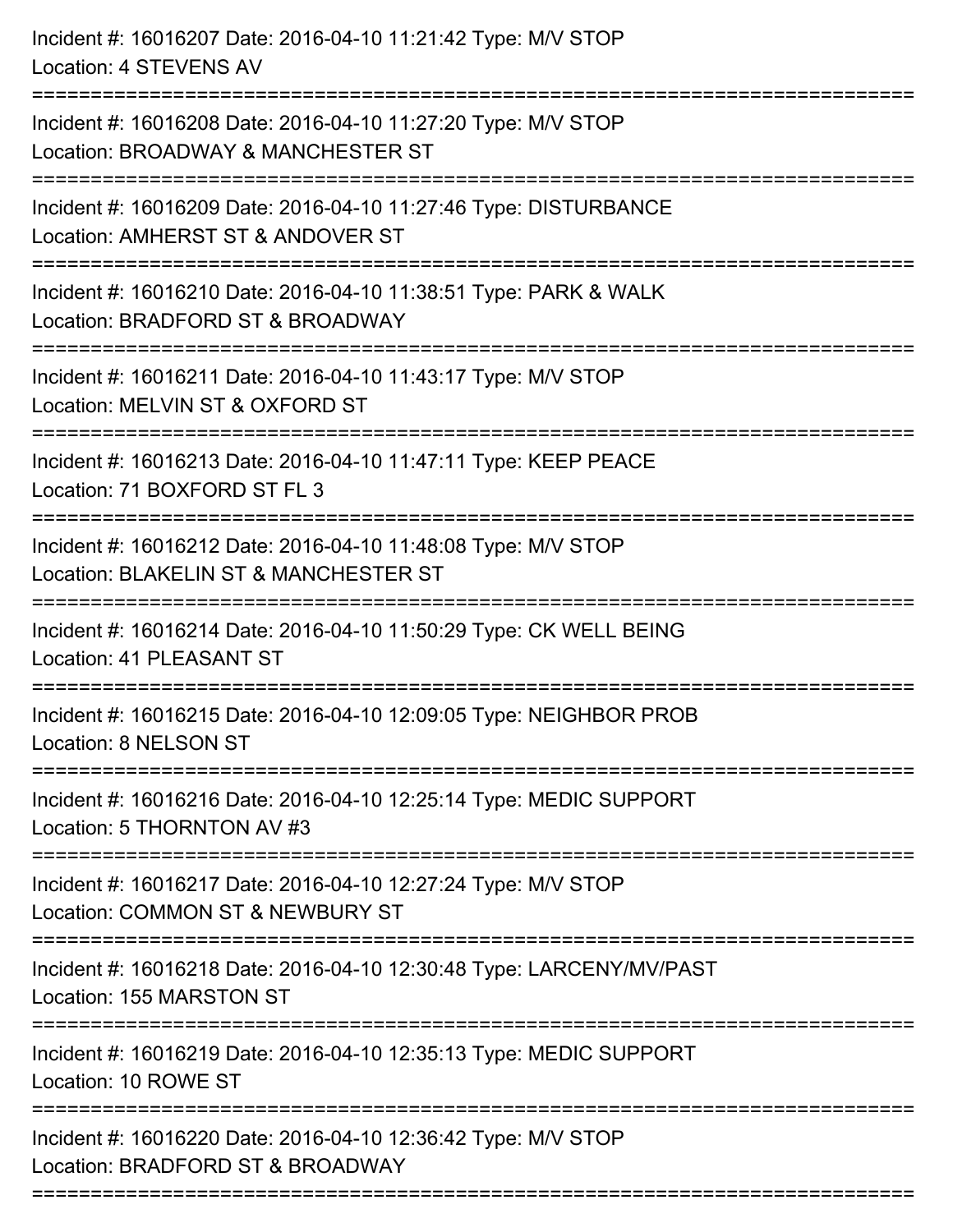Location: 09 LORING ST =========================================================================== Incident #: 16016222 Date: 2016-04-10 13:11:50 Type: ALARM/BURG Location: 29 OLIVE AV =========================================================================== Incident #: 16016223 Date: 2016-04-10 13:37:17 Type: DISTURBANCE Location: 46 VINE ST =========================================================================== Incident #: 16016224 Date: 2016-04-10 13:38:59 Type: GENERAL SERV Location: 21 F HAVERHILL ST FL 1 =========================================================================== Incident #: 16016226 Date: 2016-04-10 13:40:43 Type: THREATS Location: 60 MELVIN ST #12 =========================================================================== Incident #: 16016225 Date: 2016-04-10 13:40:53 Type: M/V STOP Location: S UNION ST & GRAFTON =========================================================================== Incident #: 16016227 Date: 2016-04-10 13:59:27 Type: ASSIST FIRE Location: 137 WARWICK ST =========================================================================== Incident #: 16016228 Date: 2016-04-10 14:14:31 Type: MAL DAMAGE Location: 04 LOGAN ST FL 2 =========================================================================== Incident #: 16016229 Date: 2016-04-10 14:19:44 Type: TOW OF M/V Location: 41 FARNHAM ST =========================================================================== Incident #: 16016230 Date: 2016-04-10 14:20:31 Type: UNKNOWN PROB Location: 126 FRANKLIN ST =========================================================================== Incident #: 16016231 Date: 2016-04-10 14:31:13 Type: DOMESTIC/PROG Location: BRUCE SCHOOL / 135 BUTLER ST =========================================================================== Incident #: 16016232 Date: 2016-04-10 14:34:38 Type: M/V STOP Location: ANDOVER ST & BLANCHARD ST =========================================================================== Incident #: 16016233 Date: 2016-04-10 14:44:04 Type: MISSING PERS Location: 15 CLINTON CT =========================================================================== Incident #: 16016234 Date: 2016-04-10 14:49:34 Type: AUTO ACC/NO PI Location: FERRY ST & RIDGE RD ===========================================================================

Incident #: 16016235 Date: 2016 04 10 11 22:55:38 Type: INVESTIGATION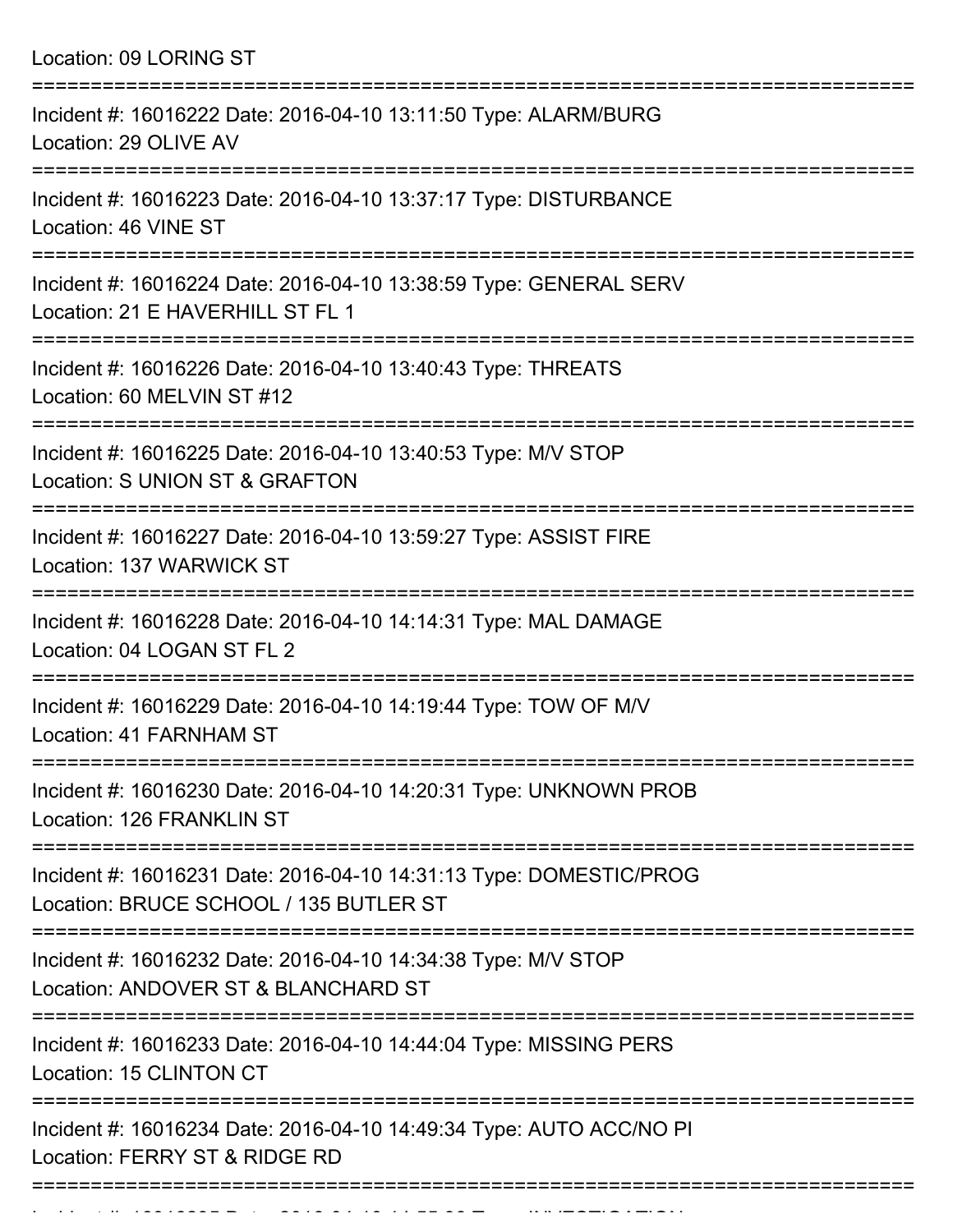Location: FOWLER ST & GILBERT ST

| Incident #: 16016236 Date: 2016-04-10 15:07:53 Type: SUS PERS/MV<br>Location: LAWRENCE MEAT COMPANY / 264 LOWELL ST |
|---------------------------------------------------------------------------------------------------------------------|
| Incident #: 16016237 Date: 2016-04-10 15:10:21 Type: INVESTIGATION<br>Location: 29 STATE ST                         |
| Incident #: 16016238 Date: 2016-04-10 15:11:17 Type: M/V STOP<br>Location: 77 WINTHROP AV                           |
| Incident #: 16016239 Date: 2016-04-10 15:20:20 Type: MAL DAMAGE<br>Location: 47 BERESFORD ST                        |
| Incident #: 16016240 Date: 2016-04-10 15:35:53 Type: TRESPASSING<br><b>Location: MARSTON ST</b>                     |
| Incident #: 16016241 Date: 2016-04-10 15:42:26 Type: ANIMAL COMPL<br>Location: 85 S BOWDOIN ST                      |
| Incident #: 16016242 Date: 2016-04-10 15:47:35 Type: MV/BLOCKING<br>Location: 32 SHERIDAN ST                        |
| Incident #: 16016243 Date: 2016-04-10 15:49:34 Type: RECOV/STOL/MV<br>Location: 183 SANBORN ST                      |
| Incident #: 16016244 Date: 2016-04-10 16:00:24 Type: INVESTIGATION<br>Location: 31 POPLAR ST                        |
| Incident #: 16016245 Date: 2016-04-10 16:03:20 Type: MEDIC SUPPORT<br>Location: 32 LAWRENCE ST #13                  |
| Incident #: 16016247 Date: 2016-04-10 16:09:13 Type: LIC PLATE STO<br>Location: 61 BRADFORD ST                      |
| Incident #: 16016246 Date: 2016-04-10 16:10:13 Type: UNKNOWN PROB<br>Location: HAVERHILL ST & WHITE ST              |
| Incident #: 16016248 Date: 2016-04-10 16:18:20 Type: NEIGHBOR PROB<br>Location: 9 SUMMER ST #S501                   |
|                                                                                                                     |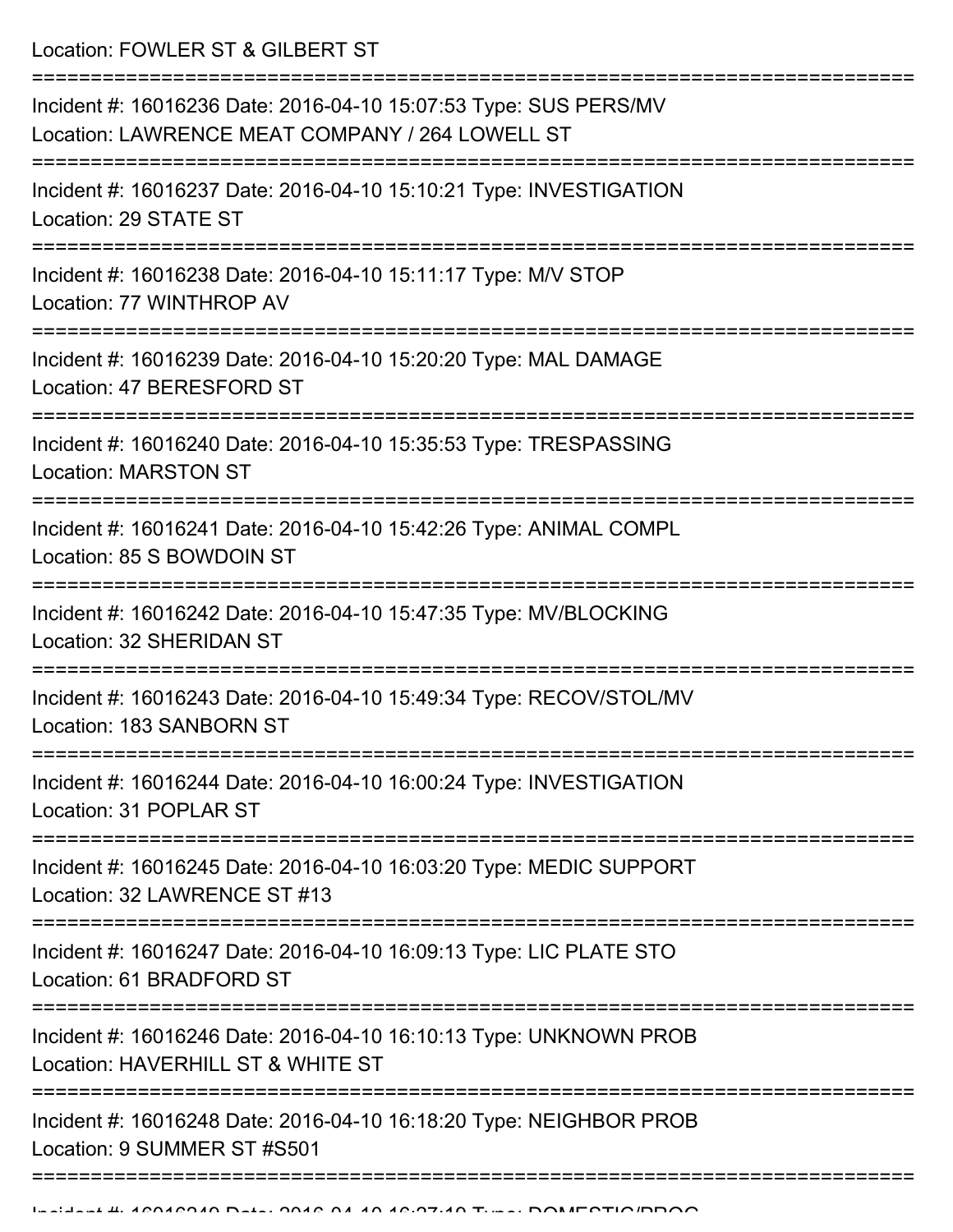| Location: 18 WASHINGTON ST                                                                                   |
|--------------------------------------------------------------------------------------------------------------|
| Incident #: 16016250 Date: 2016-04-10 16:29:10 Type: DISTURBANCE<br>Location: 313 LOWELL ST                  |
| Incident #: 16016251 Date: 2016-04-10 16:44:51 Type: HIT & RUN M/V<br>Location: FERRY ST & PROSPECT ST       |
| Incident #: 16016252 Date: 2016-04-10 16:50:22 Type: NOISE ORD<br>Location: 9 LAFAYETTE AV                   |
| Incident #: 16016254 Date: 2016-04-10 16:54:12 Type: AUTO ACC/NO PI<br>Location: 109 LAWRENCE ST             |
| Incident #: 16016253 Date: 2016-04-10 16:54:17 Type: GENERAL SERV<br>Location: 90 LOWELL ST                  |
| Incident #: 16016255 Date: 2016-04-10 17:07:03 Type: MISSING PERS<br>Location: 19 WINTER ST                  |
| Incident #: 16016256 Date: 2016-04-10 17:09:01 Type: SUICIDE ATTEMPT<br>Location: 16 RIDGEWOOD CIR           |
| Incident #: 16016257 Date: 2016-04-10 17:18:17 Type: M/V STOP<br>Location: 72 BOWDOIN ST                     |
| Incident #: 16016258 Date: 2016-04-10 17:22:19 Type: TRESPASSING<br>Location: 52 MYRTLE ST                   |
| Incident #: 16016259 Date: 2016-04-10 17:41:35 Type: M/V STOP<br>Location: 101 AMESBURY ST                   |
| Incident #: 16016261 Date: 2016-04-10 17:48:19 Type: ANIMAL COMPL<br>Location: 92 FARLEY ST                  |
| Incident #: 16016260 Date: 2016-04-10 17:48:24 Type: SELECTIVE ENF<br>Location: SOUTH ST & WEDGEWOOD RD #WED |
| Incident #: 16016262 Date: 2016-04-10 17:59:52 Type: INVEST CONT<br>Location: 83 S BOWDOIN ST                |

Incident #: 16016263 Date: 2016-04-10 18:07:52 Type: M/V STOP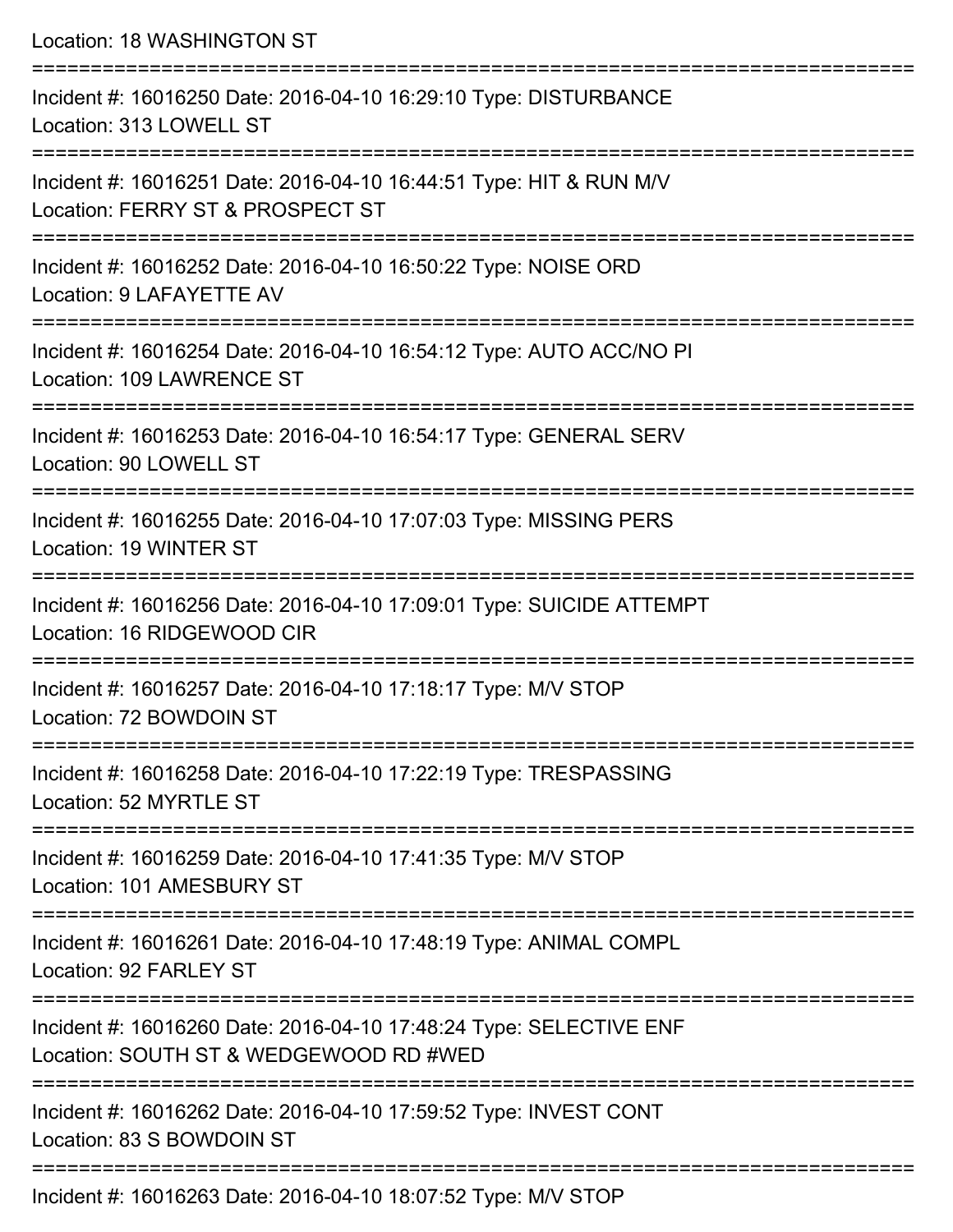| Incident #: 16016264 Date: 2016-04-10 18:12:22 Type: INVESTIGATION<br>Location: 29 STATE ST<br>-------------- |
|---------------------------------------------------------------------------------------------------------------|
| Incident #: 16016265 Date: 2016-04-10 18:14:26 Type: PARK & WALK<br>Location: BRADFORD ST & BROADWAY          |
| Incident #: 16016266 Date: 2016-04-10 18:16:52 Type: M/V STOP<br>Location: 53 ESSEX ST                        |
| Incident #: 16016267 Date: 2016-04-10 18:23:47 Type: M/V STOP<br><b>Location: POLICE MEMORIAL</b>             |
| Incident #: 16016268 Date: 2016-04-10 18:40:07 Type: ALARM/BURG<br>Location: TD BANKNORTH MA / 305 S BROADWAY |
| Incident #: 16016269 Date: 2016-04-10 18:45:22 Type: M/V STOP<br>Location: 280 CANAL ST                       |
| Incident #: 16016270 Date: 2016-04-10 18:54:29 Type: GENERAL SERV<br>Location: S BROADWAY & 495               |
| Incident #: 16016271 Date: 2016-04-10 19:00:22 Type: M/V STOP<br>Location: CENTRE ST & HAMPSHIRE ST           |
| Incident #: 16016272 Date: 2016-04-10 19:06:44 Type: ASSIST FIRE<br>Location: 136 HIGH ST                     |
| Incident #: 16016273 Date: 2016-04-10 19:15:16 Type: LARCENY/PAST<br>Location: 362 HAMPSHIRE ST               |
| Incident #: 16016274 Date: 2016-04-10 19:23:36 Type: M/V STOP<br>Location: COMMON ST & HAMPSHIRE ST           |
| Incident #: 16016275 Date: 2016-04-10 19:33:19 Type: TOW OF M/V<br>Location: 200 COMMON ST                    |
| Incident #: 16016276 Date: 2016-04-10 19:44:42 Type: AUTO ACC/NO PI<br>Location: 183 JACKSON ST               |
| Incident #: 16016277 Date: 2016-04-10 19:58:03 Type: M/V STOP                                                 |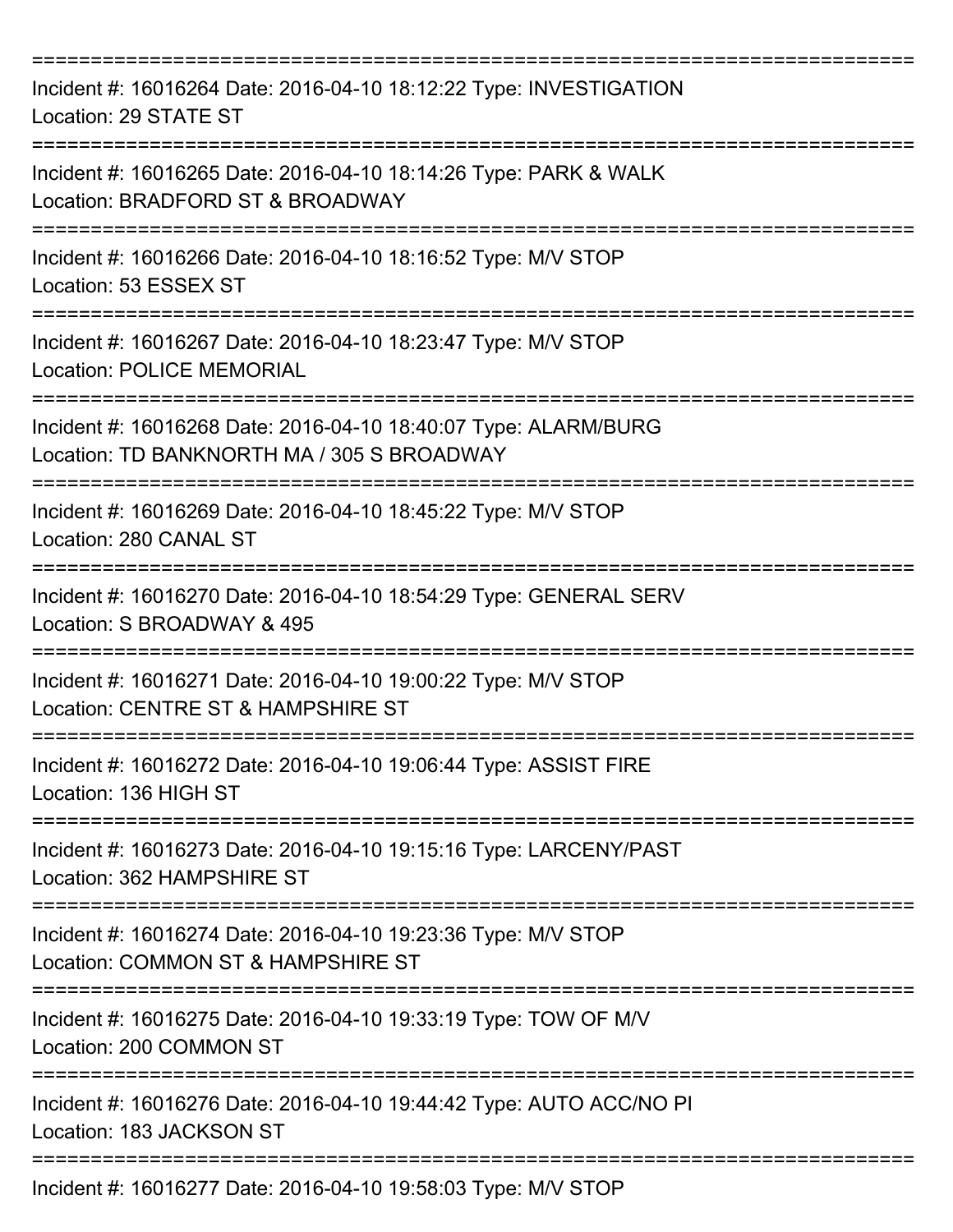| Incident #: 16016278 Date: 2016-04-10 20:03:41 Type: NOISE ORD<br>Location: HAFFNER'S GAS STATION / 69 PARKER ST |
|------------------------------------------------------------------------------------------------------------------|
| Incident #: 16016279 Date: 2016-04-10 20:14:09 Type: NOISE ORD<br>Location: PEMBERTON PARK / N CANAL ST          |
| Incident #: 16016280 Date: 2016-04-10 20:15:07 Type: MEDIC SUPPORT<br>Location: 273 FARNHAM ST                   |
| Incident #: 16016281 Date: 2016-04-10 20:16:53 Type: DRUG OVERDOSE<br>Location: 96 NEWTON ST                     |
| Incident #: 16016282 Date: 2016-04-10 20:17:45 Type: SUS PERS/MV<br>Location: 1 BEACON AV                        |
| Incident #: 16016283 Date: 2016-04-10 20:18:47 Type: M/V STOP<br>Location: CAMBRIDGE ST & WINTHROP AV            |
| Incident #: 16016284 Date: 2016-04-10 20:19:17 Type: KEEP PEACE<br>Location: 50 ISLAND ST                        |
| Incident #: 16016285 Date: 2016-04-10 20:26:59 Type: 911 HANG UP<br>Location: 7 BASSWOOD ST                      |
| Incident #: 16016286 Date: 2016-04-10 20:28:51 Type: MAN DOWN<br>Location: 2 BENNINGTON ST                       |
| Incident #: 16016287 Date: 2016-04-10 20:29:52 Type: INVEST CONT<br>Location: 115 SALEM ST                       |
| Incident #: 16016288 Date: 2016-04-10 20:40:33 Type: NOISE ORD<br>Location: 102 CAMBRIDGE ST FL 3                |
| Incident #: 16016289 Date: 2016-04-10 20:42:03 Type: NOISE ORD<br>Location: 220 PARK ST                          |
| Incident #: 16016290 Date: 2016-04-10 20:45:14 Type: DOMESTIC/PROG<br>Location: 115 CAMBRIDGE ST FL 3            |
| Incident #: 16016291 Date: 2016-04-10 21:06:01 Type: DRUG VIO                                                    |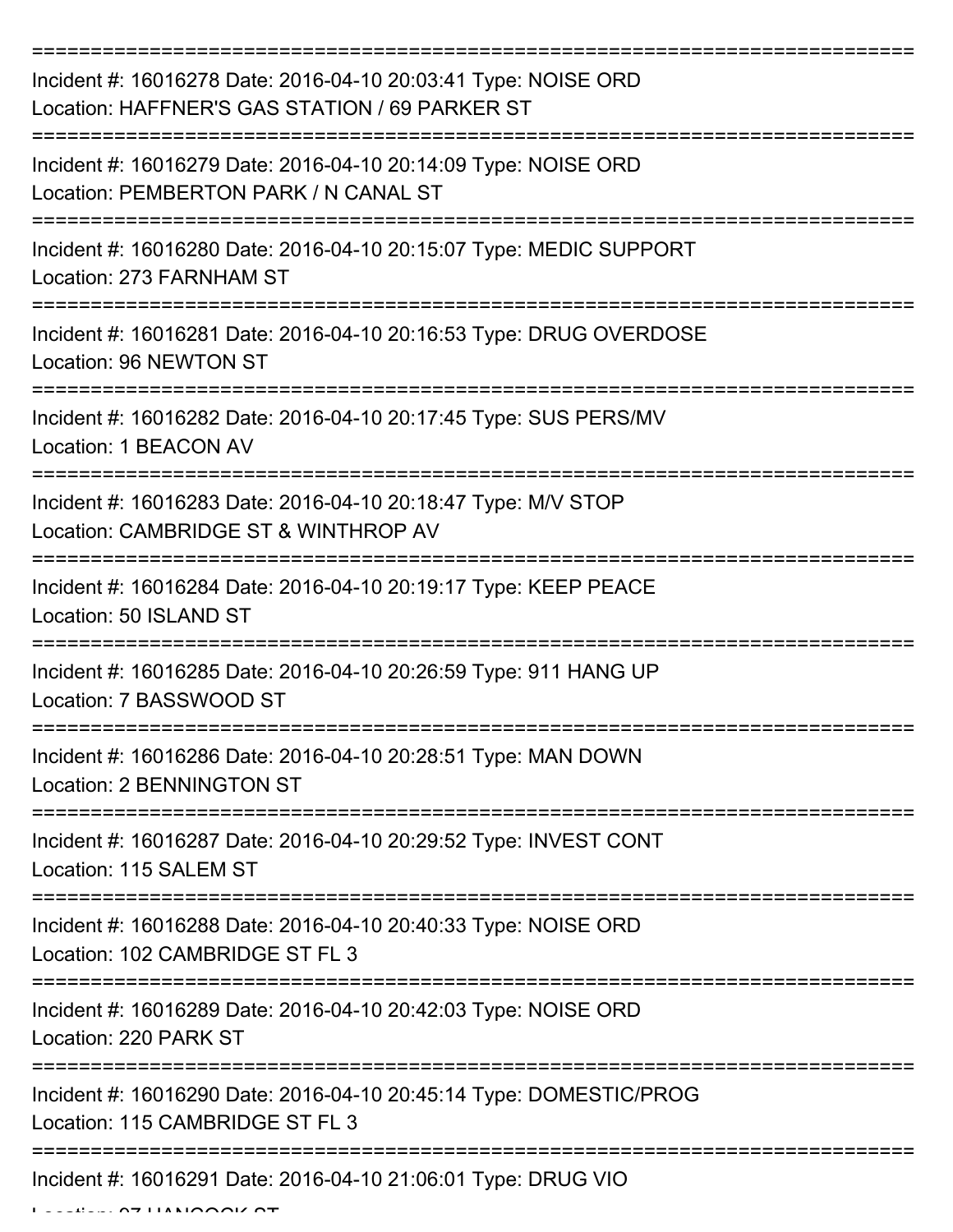| Incident #: 16016292 Date: 2016-04-10 21:27:48 Type: MAN DOWN<br><b>Location: 210 LAWRENCE ST</b>        |
|----------------------------------------------------------------------------------------------------------|
| Incident #: 16016293 Date: 2016-04-10 22:01:55 Type: NOISE ORD<br>Location: 112 MARSTON ST #217          |
| Incident #: 16016294 Date: 2016-04-10 22:06:38 Type: M/V STOP<br>Location: SOUTH ST & WEDGEWOOD RD       |
| Incident #: 16016295 Date: 2016-04-10 22:07:41 Type: M/V STOP<br>Location: SOUTH ST & WEDGEWOOD RD       |
| Incident #: 16016296 Date: 2016-04-10 22:08:16 Type: M/V STOP<br>Location: SOUTH ST & WEDGEWOOD RD       |
| Incident #: 16016297 Date: 2016-04-10 22:09:03 Type: M/V STOP<br>Location: SOUTH ST & WEDGEWOOD RD       |
| Incident #: 16016298 Date: 2016-04-10 22:09:51 Type: M/V STOP<br>Location: SOUTH ST & WEDGEWOOD RD       |
| Incident #: 16016299 Date: 2016-04-10 22:10:42 Type: M/V STOP<br>Location: SOUTH ST & WEDGEWOOD RD       |
| Incident #: 16016300 Date: 2016-04-10 22:11:34 Type: M/V STOP<br>Location: SOUTH ST & WEDGEWOOD RD       |
| Incident #: 16016301 Date: 2016-04-10 22:12:18 Type: M/V STOP<br>Location: SOUTH ST & WEDGEWOOD RD       |
| Incident #: 16016302 Date: 2016-04-10 22:13:52 Type: SUS PERS/MV<br>Location: 183 PARK ST                |
| Incident #: 16016303 Date: 2016-04-10 22:18:18 Type: M/V STOP<br>Location: MARKET ST & PARKER ST         |
| Incident #: 16016304 Date: 2016-04-10 22:37:40 Type: SUS PERS/MV<br>Location: WALGREENS / 220 S BROADWAY |
| Incident #: 16016305 Date: 2016-04-10 22:56:22 Type: GENERAL SERV                                        |

Location: MELDOSE ST & WATER ST